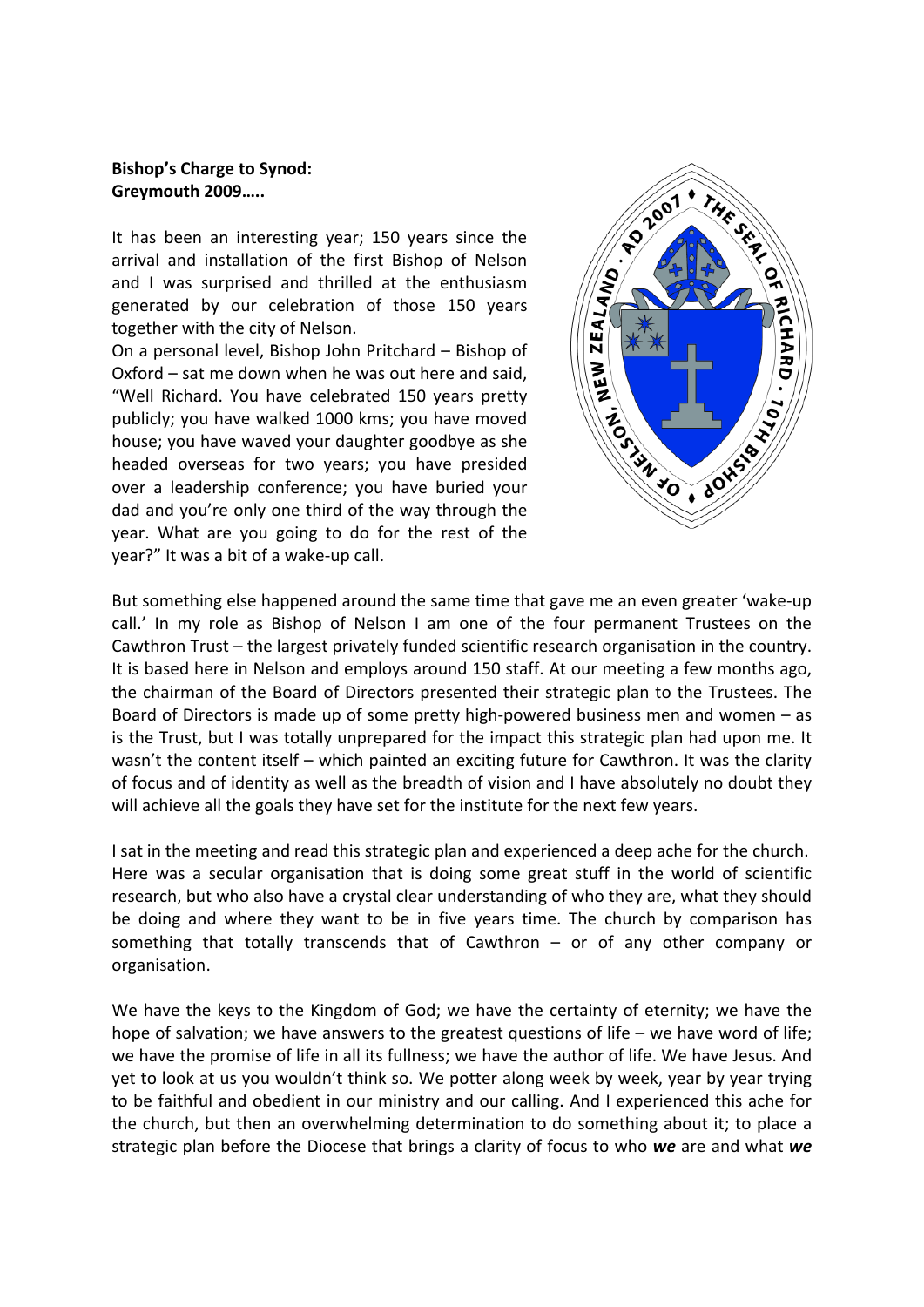are called to do and where *we* are going to put our energies for the next five years in the amazing mission that God has given us to as *His* church.

So here goes folks; a strategic Plan for the Diocese of Nelson that I hope will be enthusiastically discussed and adopted by this Synod as a blueprint of our life for the next five years. Although it has a huge part of me in it, it has been developed through prayer and discussion with the Bishop's team, with Standing Committee and also briefly by the Regional Deans. The layout is unashamedly stolen from Cawthron. Proverbs 16:3 encourages us to 'commit to the Lord whatever we do, and our plans will succeed.'

## This plan is in three parts.

Part one lays the foundation for the strategic plan by clearly articulating why we exist as a Diocese and what we believe we are called to do and, as an outworking of that, our aims ‐ which will be reflected in each parish and ministry unit within the Diocese. It then describes our core principles – those 'non‐negotiables' that define us as the Diocese of Nelson. It also includes our values – key areas of focus and finally, the challenges that we face as the church in the community within which we exist. In many respects it is the most important part of the plan because it defines us and it unifies us and it also, in some sense, nails our colours to the mast.

Part two is the vision part. It outlines what we are calling our 'strategic priorities;' the five key areas that we believe we need to focus on as a Diocese over the next five years as we seek to realise our vision. Within each of these strategic priorities we have included our strategic intent – a general description of what we would like to see achieved in that area, and also the more specific Strategic Outcomes by which we can measure our progress.

Finally, Part three which is really the engine room of the plan and, as you will see, is still a work in progress. It gives the details as to how we might achieve our vision and our goals.

#### So: Part one.

A few weeks ago I was asked to speak at Promise Keepers on the theme of identity and as I prepared my talk I was confronted again with the two great existential questions that seem to govern the decisions we make and the way we view ourselves. Who am I (which is the question of identity) and what is the meaning of my life (which is the question of significance). And these are so similar to the two questions that form the heart of our vision and mission.

# Why do we exist as a Diocese?

(It's the 'who are we' question of identity)

*'The Diocese of Nelson exists to bring glory to God by developing and nurturing vibrant, Christ‐centred, Anglican communities of faith in the top third of the South Island of New Zealand*.'

It reinforces what we believe so strongly – that while the Diocese is the focus of unity the local church is the focus of mission and ministry.

And the question that reflects our mission: What do we do?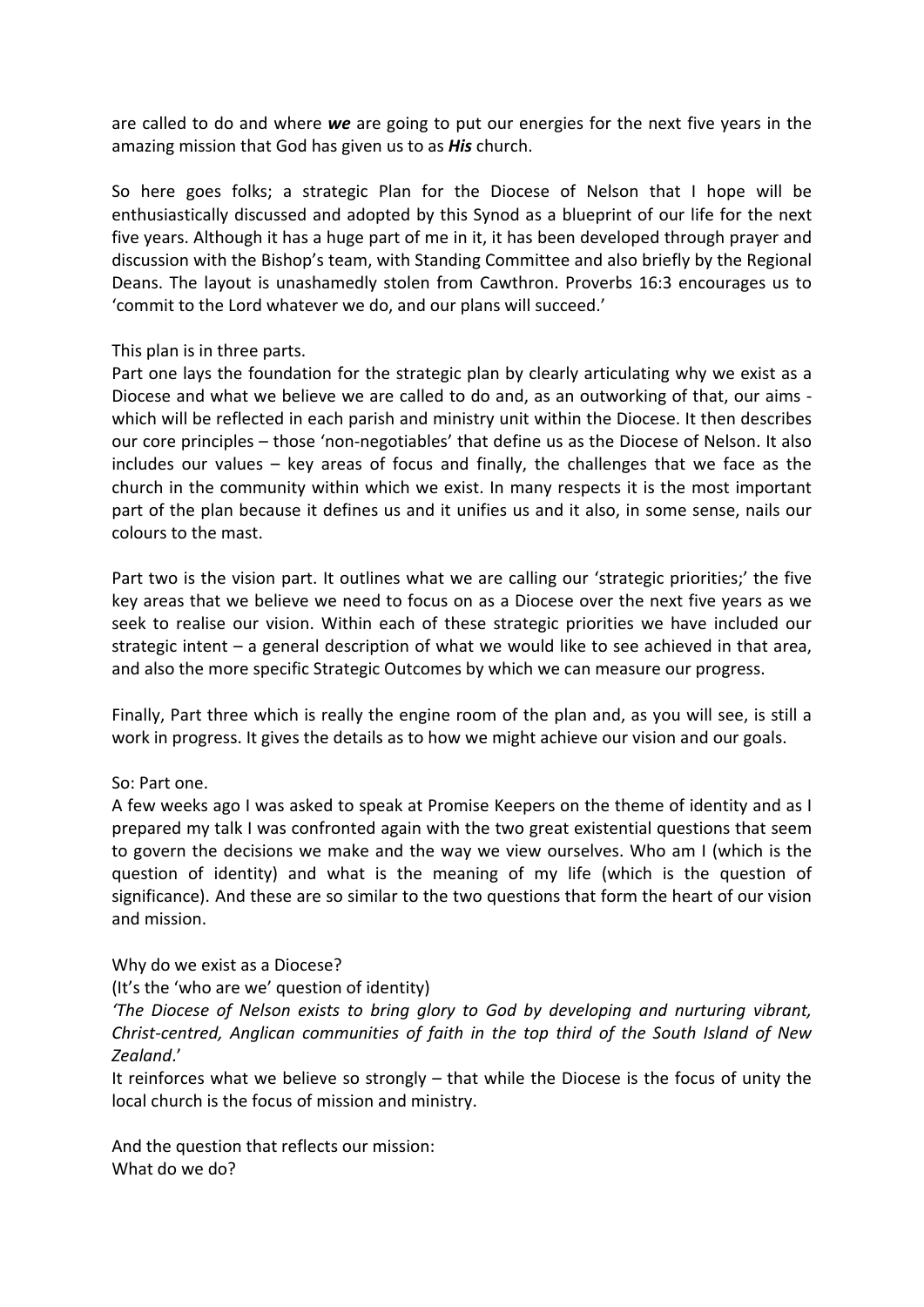*'We build local communities of faith that radiate Christ through their worship; their fellowship; their service and their witness in such a way that lives are transformed. We minister with one another, in partnership as a diocese and regionally through deaneries.'*

I love this statement. The first part of it speaks about our ministry but the second part about our 'oneness' in the outworking of this mission. We are not alone; we are here to support and encourage one another.

The strategic plan then expands this mission statement with a series of five aims that I sincerely hope and pray can be embraced by every single parish and ministry unity represented on this Synod.

The first aim of the Diocese is *'to glorify God through our worship that is both corporate and personal; culturally relevant and transcendent; self denying and life‐giving; yet always biblical.'*

I hope that it is obvious why this comes first. The Westminster Catechism reminds us that the chief end of humanity is to glorify God and enjoy Him forever. This is the worship of the church and must be first in all we do – our worship that is both corporate and yet individual. I hope you'll spend some time reflecting on the other adjectives found in this aim.

# Second aim is '*to preach and teach in such a way that lives are transformed and people are challenged and inspired in their commitment to discipleship.'*

The evangelical foundation of this Diocese means that we take the ministry of preaching and teaching seriously and I want to affirm that so strongly. But I want to us to think about what the consequence is of our emphasis on preaching and teaching. I believe that unless it leads to personal transformation and a deeper commitment to discipleship then it is simply a barren exercise. Strong words!

# The third aim is *'to build authentic community.'*

We spent ages trying to tease this out, but in the end felt that it said all that needed to be said. Community is part of the very nature of who God is. Dr Gilbert Belezekian described God beautifully as 'a community of oneness.' And the building of a community of faith is one of the great meta‐narratives of scripture. However there is also what Scott Peck calls 'pseudo‐community' – playing at being community with little or no depth of relationship or mutual accountability. It is so far from the Apostle Paul's description of the church in 1 Corinthians 12:26 *'If one part suffers all the parts suffer and if one part is honoured then all the parts are glad.'* I want us to build authentic community.

Fourth aim is '*to be a missional church, reaching out beyond ourselves (both at home and overseas) with acts of loving service and proclamation that radiate our commitment to Jesus.'* 

I don't think this needs any teasing out. I've spoken about it for two years now and I think its time to get beyond the talking and into the doing!

Final aim is '*to be a church of grace that embraces and values people of all ages and circumstances in the redeeming love of Christ.'*

This was a late edition but one that sat on my heart and wouldn't go away. It was reinforced after reading a book that Felicity Whitcombe gave me – that I know many others of you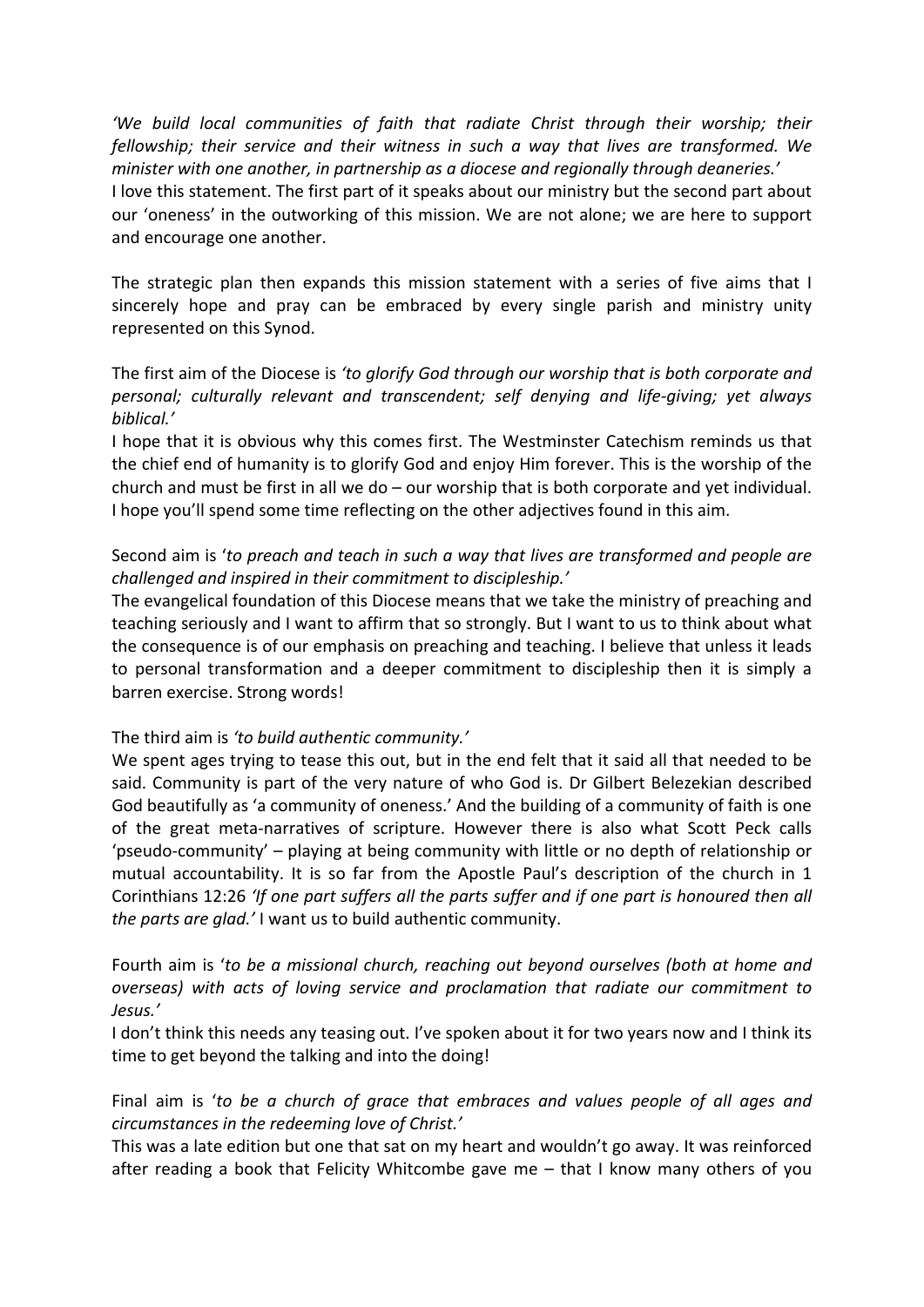have read - called 'No Perfect People Allowed' by John Burke. There is a sermon in that one aim but I'll reserve that for another time and just let it stand at this point.

I could probably stop there and say that if we only took this first, foundational part of the plan seriously – especially these five aims ‐ and worked them out strategically within our parishes, we would see renewal.

But there's more:

The plan then lists five **Core Principles.** These are the non‐negotiables that define our identity as a Diocese. They reflect our evangelical theology and also our missional passion.

#### *Scripture.*

We believe the Holy Scriptures of the Old and New Testaments to be the Word of God written and to contain all things necessary for salvation as well as the rule and ultimate standard of our faith. The Bible is to be translated, read, preached, taught and obeyed in its plain and canonical sense, respectful of the church's historic and consensual reading and the Creeds of the Church. $<sup>1</sup>$  $<sup>1</sup>$  $<sup>1</sup>$ </sup>

#### Not much startlingly new in this passage!

The first sentence is resolution 11 from the Lambeth Conference of 1888 which is still affirmed by the Anglican Communion today. And the second sentence comes from the GAFCON conference held in the Middle East last year – with the addition of the reference to the Creeds of the Church. I hope that this is still something that we overwhelmingly affirm as a Diocese. It puts us out‐of‐step with the revisionist elements within the Anglican Communion but totally on board with the huge majority of orthodox Anglicans here and overseas. It confirms our determination to bring the authority of scripture to the table whenever issues of life and faith are being debated within the Church.

#### *The Church.*

We believe that the Church is the *'ekklesia'[2](#page-3-1)* of God; a fellowship of baptised believers<sup>[3](#page-3-2)</sup> whose life together reflects the life of Christ, and is nurtured though the ministry of word and sacrament. It is authenticated and empowered through the Holy Spirit in both its 'being' and its 'doing' (i.e. its identity and its mission.) We exist by the grace of God to be a means of God's grace.

#### I believe in the Church!

I know it's not popular ‐ and every poll tells us that while people are open to Jesus they are totally turned off by their perception of the Church. But I can't help it. I'm passionate about the Church because Jesus was – unless there is some other way of reading Ephesians 5:25‐ 27. The Body of Christ is the vehicle through which Jesus continues his redeeming work in the world – a transformed community that he will use to facilitate community transformation!

<span id="page-3-0"></span> $1$  A combination of 'the Jerusalem declaration' from GAFCON in 2008 and resolution 11 of the Lambeth Conference of 1888.<br>
<sup>2</sup> The 'gathering'.<br>
<sup>3</sup> 1 Corinthians 12:13

<span id="page-3-2"></span><span id="page-3-1"></span>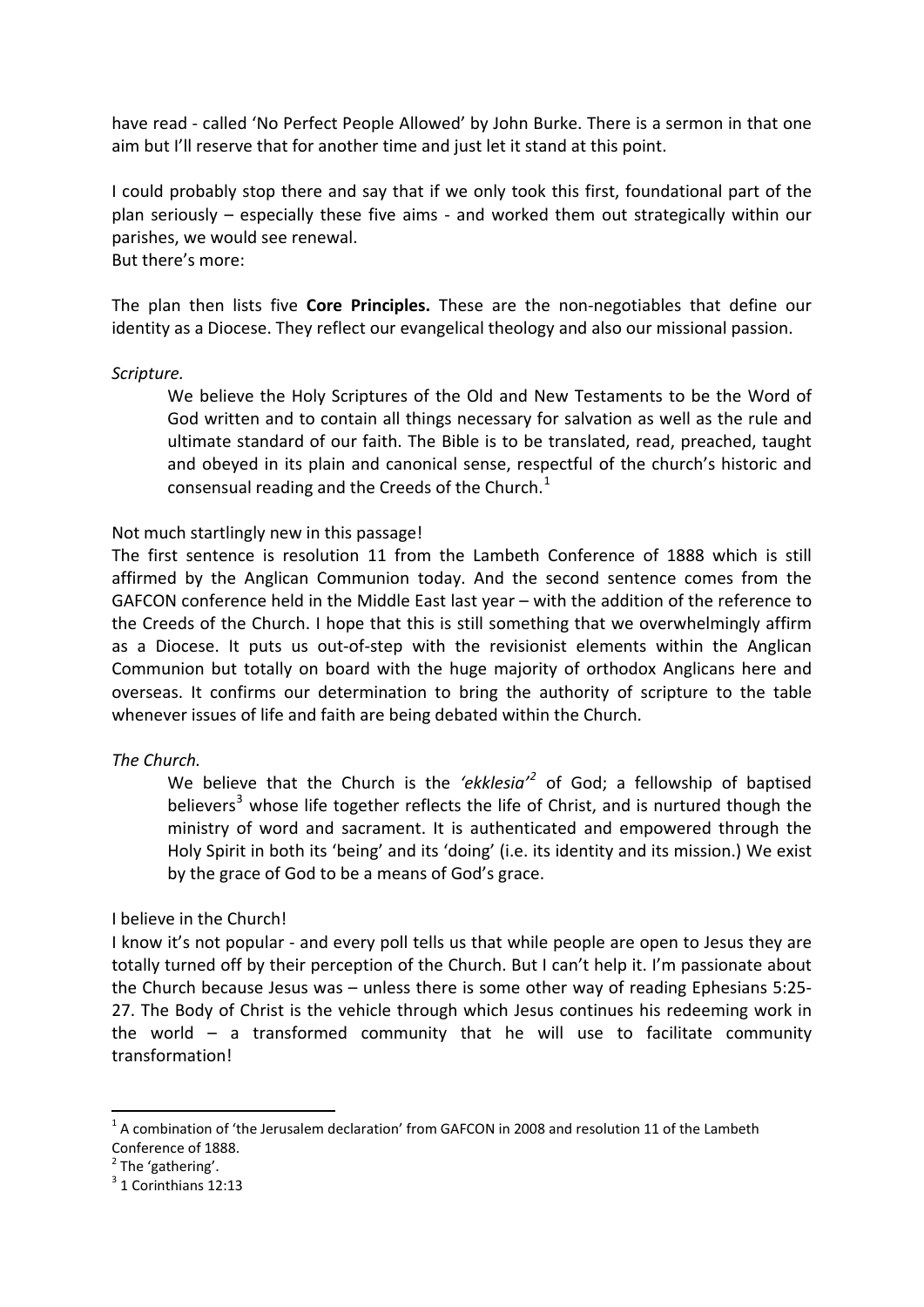## *Human Dignity*

We believe that when the Bible says that God so loved *the world* it means all people – people close to God and people far from God. As a result it is our responsibility to Love people as Christ did; recognising that God's plan is for all things on heaven and earth to be drawn together under the authority of Christ. $4$ 

If I can refer back to my Synod Sermon – this is the 'agape' dimension of our life as a Church. It's very easy to love those who are loveable. But Jesus challenges us to something far more; a Church of open doors and open hands.

# *The Redeeming love of God*

We believe that the atoning sacrifice of Christ is the ultimate expression of God's redeeming love and the source of our new life.

Again, in the face of a militant revisionist lobby within the church this Diocese affirms this central doctrine of the Church, and despite the Presiding Bishop of the Episcopal Church's statement that it is heretical, we believe that this is also intensely personal.

# *The Transforming Mission of God*

We believe in, and are committed to, the ongoing work of God in bringing all creation to its intended goal, and especially in the transformative power of Christ's resurrection as the first fruit of this new creation.<sup>[5](#page-4-1)</sup>

It is a simple way of affirming that our mission as a church derives its motivation and validation from the '*Missio Dei'* – the Mission of God. As someone cleverly phrased it: It's not that the church of God has a mission, but rather that the God of mission has a church!'

Following these Core Principles we have a series of value statements. These are not deeply profound but simply list some of the attributes that I hope we will strive for within our individual parishes and ministry units if we don't already. They provide a focus for our planning and dreaming. I'm not going to expand them – they are self‐explanatory – and in some cases simply repeat what has already been stated somewhere else. But they are a key part of helping us define who we are and so have been included in this first part of our Strategic Plan.

We value:

- The challenge of the great commission, knowing that people far from God matter to God and therefore should matter to us.
- Relationships. People join the church for a variety of different reasons, but they stay for only one – relationship.
- Authentic worship that inspires the believer and attracts those who are yet to believe.
- Anointed teaching as the primary catalyst for transformation in the lives of individuals and in the church.

<span id="page-4-1"></span><span id="page-4-0"></span> $<sup>4</sup>$  Ephesians 1:10<br> $<sup>5</sup>$  1 Corinthians 15:20</sup></sup>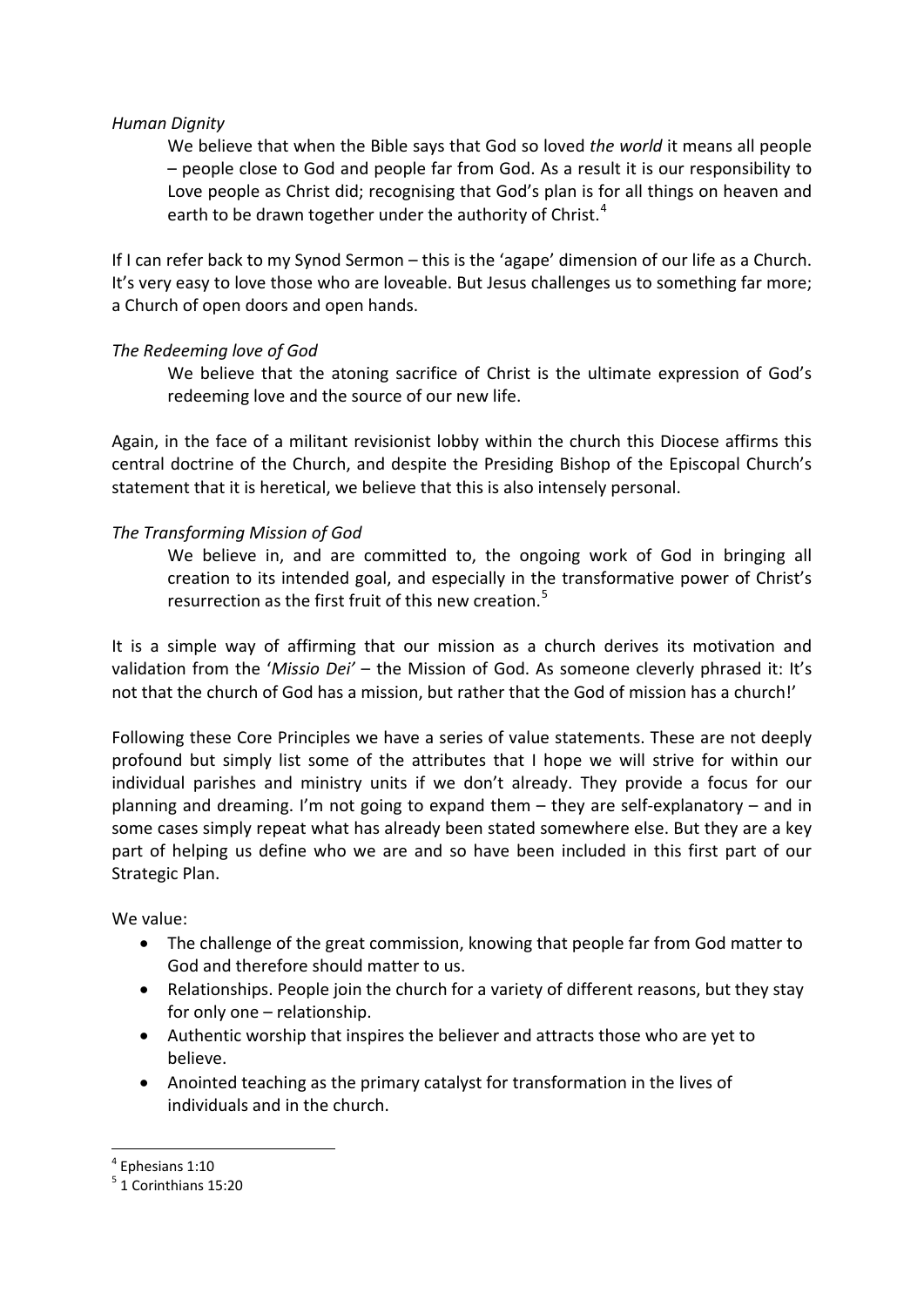- Love, acceptance, honesty and forgiveness as the dominant features of authentic Christian Community.
- Holiness, as the ideal form of life for God's people.
- Christian leadership that effectively identifies, nurtures and releases the individual gifts of each and every member.
- Scripture as the primary authority and guide for a Christ‐centred life.
- The renewing and transforming power of the Holy Spirit.
- Being Anglican and being an evangelical diocese within the Anglican Church.

Everything I have presented so far presents a detailed picture of who we are and what we believe we have been called to be and do. I hope that it brings clarity to our understanding, but also a focus to the ministry of the church which, as I said at the very beginning, often appears to be lacking in direction.I also hope that with the clarity comes excitement. The last section of Part One is critical to our planning because it lists some of the challenges that we face in the outworking of our vision and mission. It reveals the 'elephants' visible and invisible!

# **1. A changing society:**

The Society and culture within which we live is changing more rapidly than ever. The explosion of information and communication technology has led to the growth of a global village which has directly affected the rate of change in our society. In the first half of the twentieth century change occurred with each new generation. That change now occurs every 5 to ten years! Which leaves us gasping for breath and wondering how to respond. By the time we have found a way forward contemporary culture has reinvented itself.

Some of the features and trends that impact us as Church are:

- The rise of individualism and the growth of a multi-choice society. Christianity is now one choice amongst many other choices. Within this is the growth of 'tribalism' – the development of people groups with common values based on their common choices.
- The fascination with 'spirituality' but a corresponding perception of the church's irrelevancy.
- Generational separation and increasing sense of isolation.
- Influence of consumerism on the development of community
- An ageing society In all regions of the Diocese the percentage of those 65 and over is higher than the New Zealand average which begs the question as to how we might respond pastorally and what patterns of worship are relevant and how this impacts our desire to reach a new generation.

I know that none of this is new to anyone here – we live with the change daily. The challenge is how best to respond without watering down the counter‐cultural message of he Gospel; how can we be culturally relevant while maintaining a commitment to holiness.

# **2. Christianity in decline.**

In 2001, 2,079,017 people identified themselves as Christian (57% of the population). Five years later that had dropped to 2,062,752 (51% of the population). Anglican figures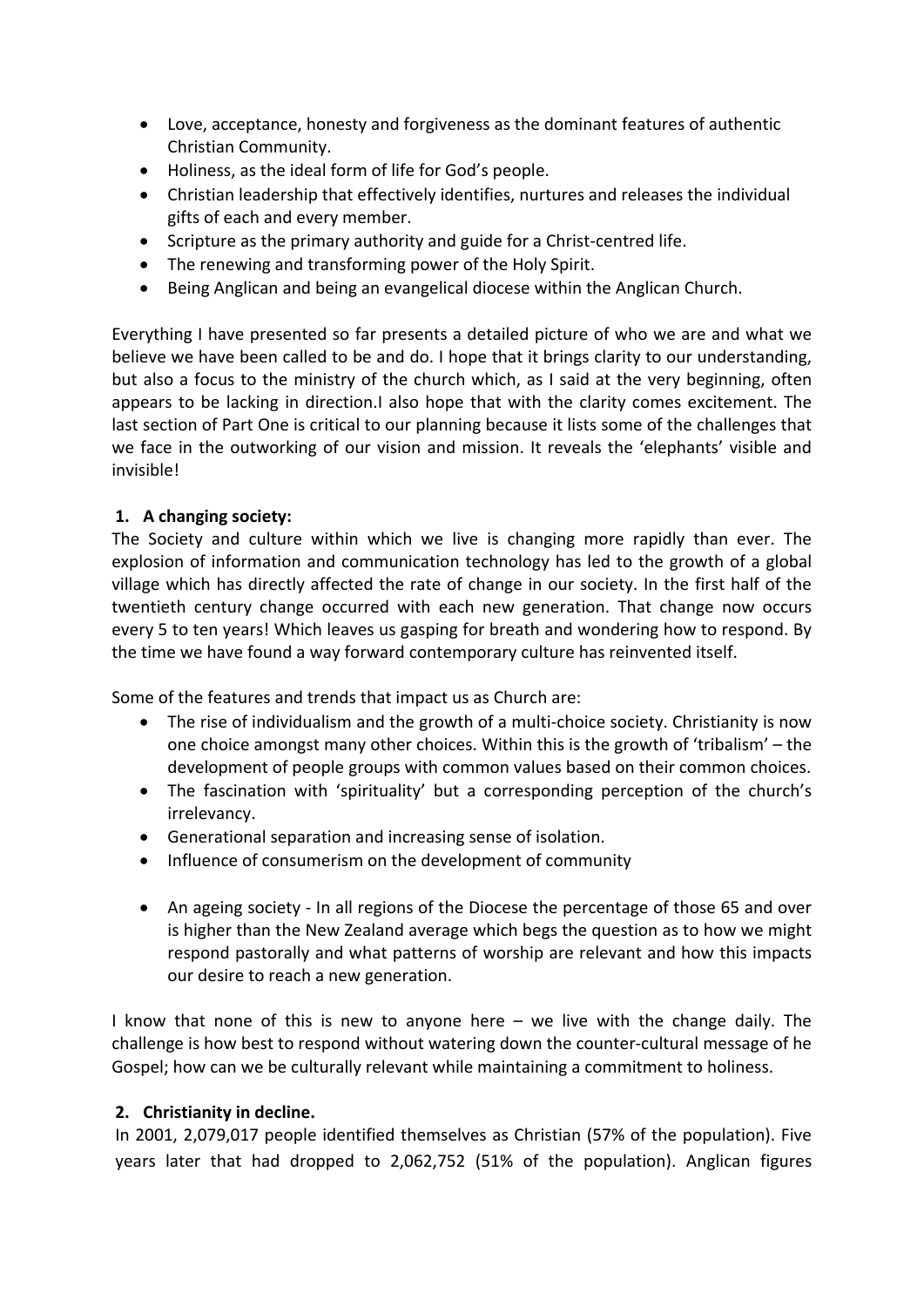nationally mirror this decline: 732,048 in 1996, 580,641 in 2001 and 554,925 in 2006. A 24% decrease!



Our own Diocesan graph looks like this:

I am very aware that statistics don't tell the whole story. There is no way of telling how much of this is due to people leaving the church, or the changing patterns of church attendance. When I started at Nativity there were a significant number of people who came to church both morning and evening. By the time I left, there were very few. There are many folk who now come only three Sundays out of five because of other activities but still consider themselves committed. But even these explanations reflect a crisis of vision.

And alongside this I'd want to reflect on the challenge of discovering how to relate effectively to men.

# **3. Difficulty in maintaining relevance to children and young people**

Children's ministries are a shadow of what they were 20 years ago. We only have a few youth groups and virtually no worship events that cater specifically for them. Young people say that the one thing they are looking for when they come to church is to have an encounter with God and they find they have to go somewhere else to experience that. We recognise that it is ministry intensive and it's hard to find the committed volunteers anymore – particularly those with the vision for these ministries.

# **4. The state of the Anglican Communion internationally**

The resolutions passed by the Episcopal Church at their recent convention continue to deeply divide the Anglican Communion despite the Archbishop of Canterbury's pleas for restraint. Unfortunately the revisionist movement within Western Christianity, which is strongly embedded in the Episcopal Church, taints us by association. This is one of the reasons why I am so concerned that to have a Strategic Plan that binds us together as a Diocese within a strong, orthodox statement of faith.

We will be discussing the Ridley draft of the Anglican Covenant during this Synod and, without trying in any way to pre-empt that discussion, I simply want to say this is the Archbishop of Canterbury's only strategy for holding the communion together.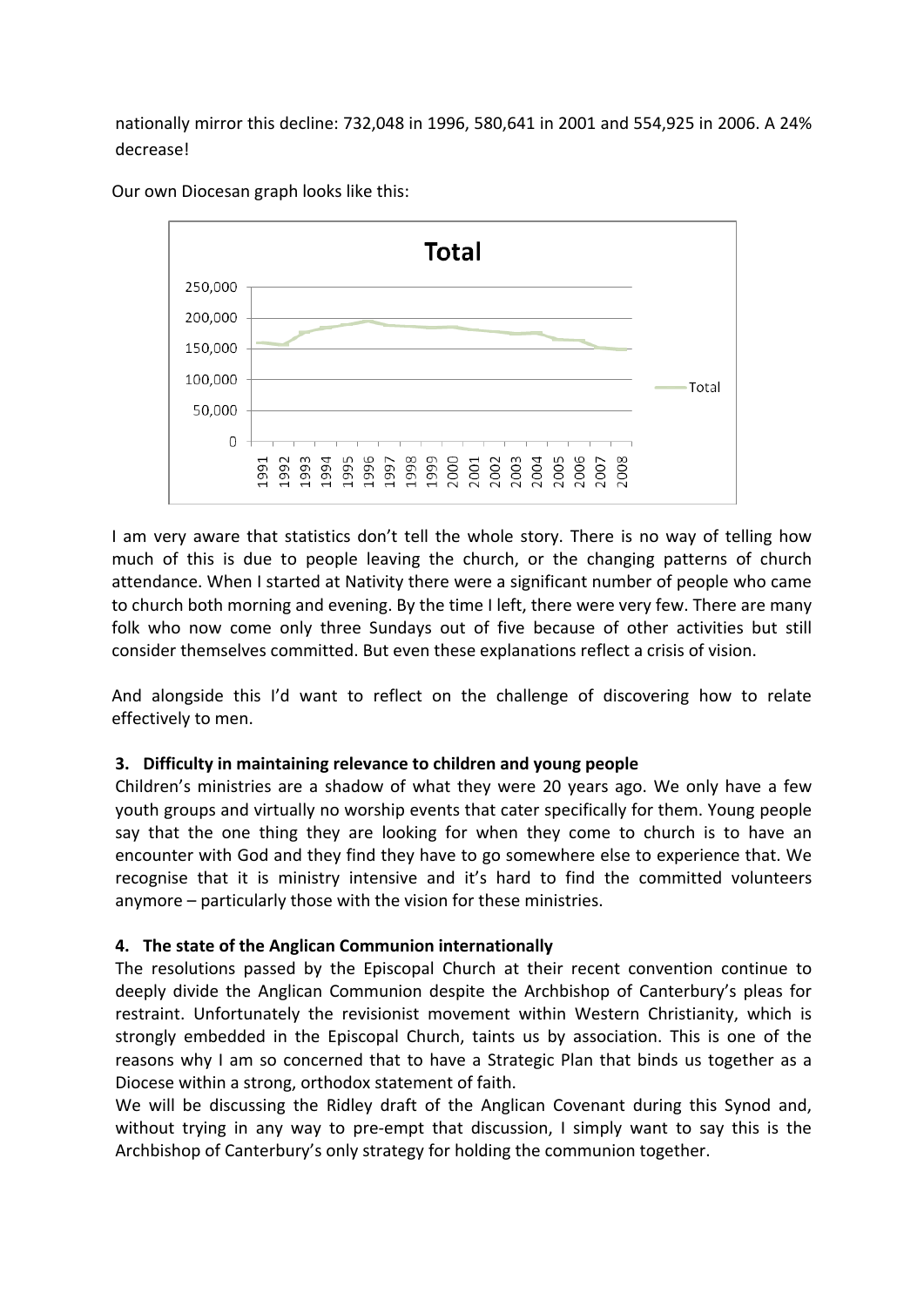## **5. Rural changes:**

It was tempting to include this into the section that looked at changes within society but because 2/3rds of our parishes have a significant rural focus the particular challenges facing rural New Zealand in the top of the South need to be reflected on separately.

We have seen the break-up of large units into 'life-style blocks' and the amalgamation of smaller units into large conglomerates. This has led to a dramatic depopulation in once thriving rural communities. The global meltdown has coincided with a glut in the wine market. But on the positive side the influx of seasonal workers, especially in Marlborough has given new life to several parishes over there – but has brought its own pastoral challenges.

# **6. The Global Recession**

We are told that the global recession is over and we are seeing signs of growth. However the effects of the global meltdown will continue to be felt for some time. While unemployment may not reach double figures it will still hover around 9.7% and this will – as always - affect the most vulnerable members of our community. On a very practical level, the dramatic fall in interest rates directly affects our Trust Investments and therefore the discretionary income for supporting ministry within the parishes and the Diocese.

These are a summary of just some of the barriers and challenges to our mission and ministry. They are part of this document, not to paralyse us into inaction, but to give a sense of intentionality and focus to our strategic planning. Which brings me onto Part Two: the five strategic priorities that I believe are vital in responding to some of the challenges I have just outlined and critical to the growth and development of our church – our parishes, our mission districts and our ministry units. I want to spend the last minutes of my charge to Synod presenting these five priorities. There is a Part Three to the Strategic plan but, as you will see when it is handed out, it is still a work in progress. It is probably the most important part of the ongoing work because is begins to explore the 'how' question.

# **Strategic Priority One: Developing Leaders**

It is our strategic intent in the next five years to develop confident, creative and spiritually healthy leaders across the diocese with a clear understanding of the gospel, discipleship and ministry as participating in the mission of God, reflecting a diversity of leadership styles and modes as appropriate to a range of ministry contexts, challenges and needs. To nail it down a little more specifically as a strategic outcome: In five years we want to see the identification, nurture and formation of a new generation of leaders (both lay and ordained) for fresh and reinvigorating ministry initiatives. And to see existing leaders actively embracing opportunities to grow professionally for ministry with a clear sense of mission and outreach.

I have never made a secret of the fact that this is one of my driving passions because I believe that we have a leadership crisis in the church. The Anglican Church in New Zealand is experiencing the consequences of several decades of second‐rate theological education at a national level and those of us who survived and grew through it are the exception rather than the norm. Several key evangelical parishes around the country have had to look overseas for their new Vicars and the last two Episcopal electoral synods in New Zealand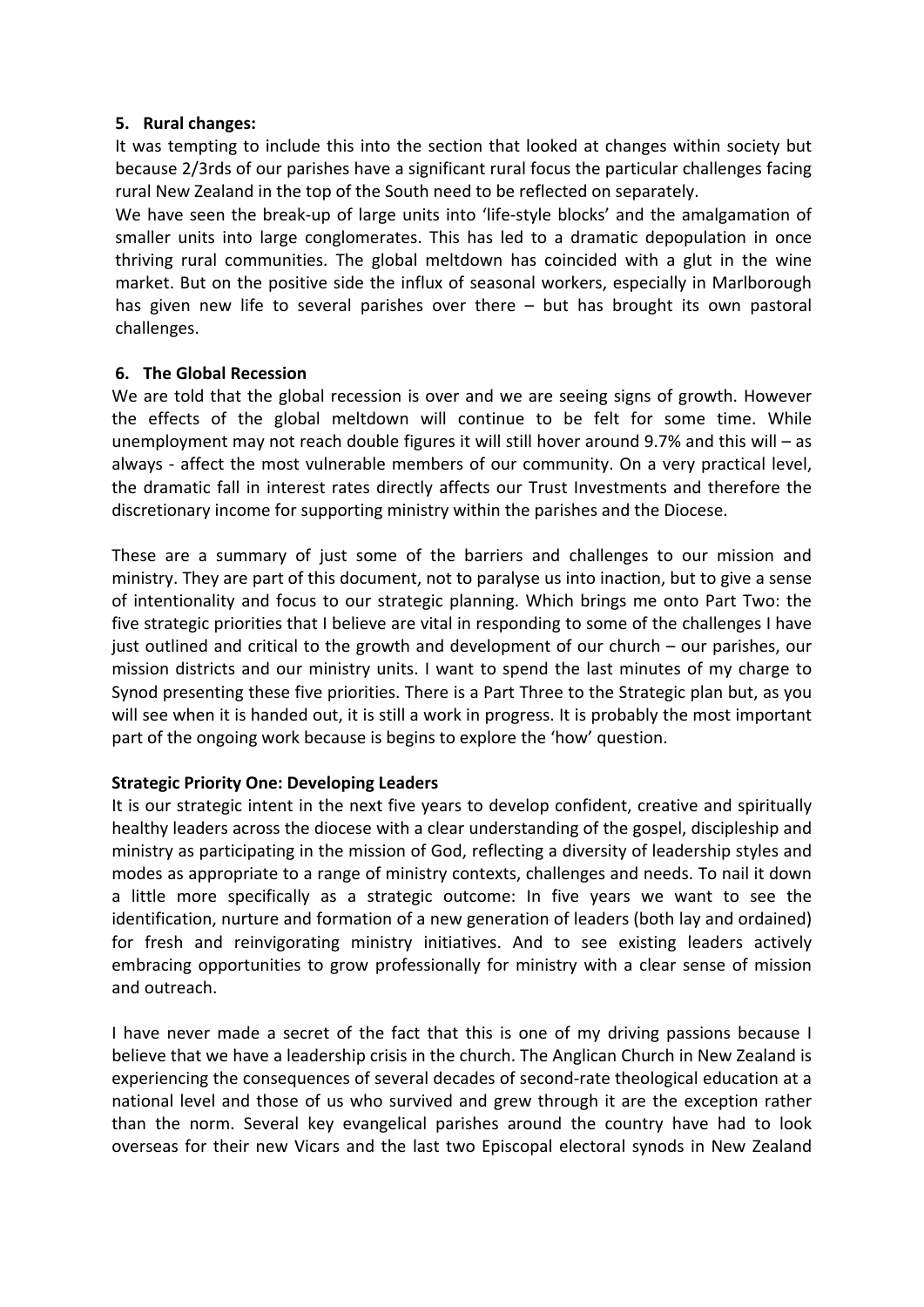have chosen from overseas. Our inability to produce inspiring leadership is a litmus test to the state of health of the Anglican Communion. And that deeply concerns us as a Diocese.

The continued support for, and development of, Bishopdale Theological College is central to this strategy, but even more foundational are parishes that embrace the vision and provide an inspirational seed‐bed for emerging leaders. Tim Harris will tease this out later in his report to Synod. But this is also about the ongoing growth of existing leaders. It is a totally different world that we minister within now than the world of even ten years ago. A commitment to growth is a commitment to relevancy.

## **Strategic Priority Two: A Deepening Commitment to Discipleship.**

This year's theme of 'discipleship' has captured the imagination of many parishes and individuals. The emerging generation has a hunger and thirst for a counter-cultural life in Christ that rejects the wafer‐thin spirituality of 'froth and bubble' Christianity and also the dead formality. They *are* looking for something different – but first of all they want to see it – not just hear it! Our strategic intent is to create a culture within our churches that encourages a selfless and obedient lifestyle amongst those who desire to follow Christ. And again, the more specific outcome is to see a greater commitment to, and involvement in, the ministry and mission of the church and increasing evidence of Christ like character. **Strategic Priority Three: Growing our ministries with children, youth and young adults**

## Deuteronomy 6:1‐2

*These are the commands, laws and regulations that the Lord your God told me to teach you* so that you may obey them in the land you are about to enter and occupy, and so you and *your children and grandchildren might fear the Lord your God as long as you live.* And 6:6‐7 – *'You must commit yourselves whole heartedly to these commands I am giving you today. Repeat them again and again to your children.*

#### Matthew 18:2‐6

# *'He called a little child and had him stand among them.*

And he said: "I tell you the truth, unless you change and become like little children,  $^{\circ}$  you will *never enter the kingdom of heaven. Therefore, whoever humbles himself like this child is the greatest in the kingdom of heaven. "And whoever welcomes a little child like this in my name* welcomes me. But if anyone causes one of these little ones who believe in me to sin, it would *be better for him to have a large millstone hung around his neck and to be drowned in the depths of the sea.'*

#### Mark 9:36‐37

*He took a little child and had him stand among them. Taking him in his arms, he said to them, "Whoever welcomes one of these little children in my name welcomes me; and whoever welcomes me does not welcome me but the one who sent me."* 

Are we are Bible believing Church? When are we going to take it seriously. Our strategic intent is to ensure that every parish is aware of the unique spirituality of children, youth and young adults and looks for appropriate and strategic ways of responding. And the specific outcome? To have key ministries to children, youth and young adults in each of our four